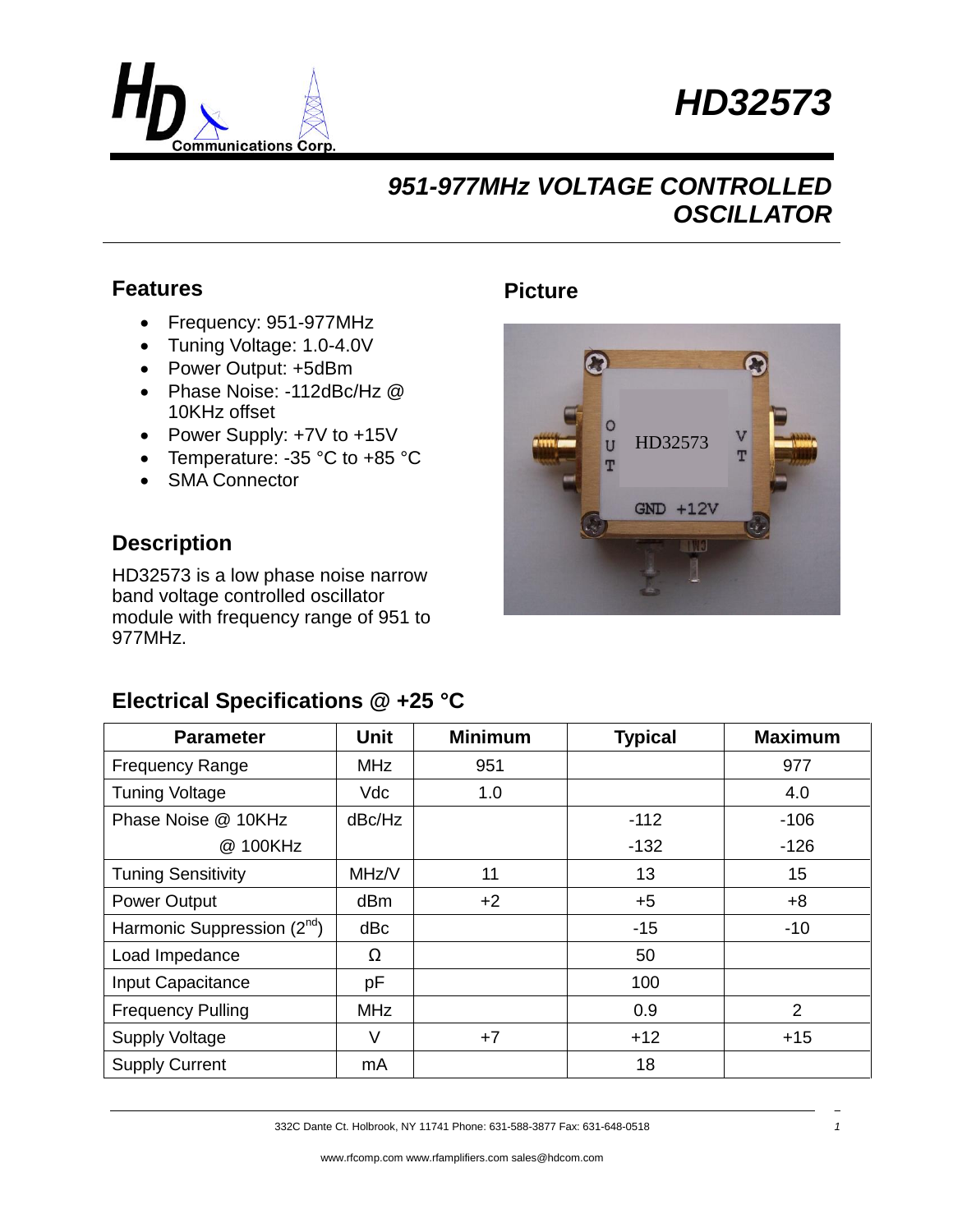



| -<br>$  -$<br>Range<br>Jperating<br><b>TENID</b> | י ה |  | u. |
|--------------------------------------------------|-----|--|----|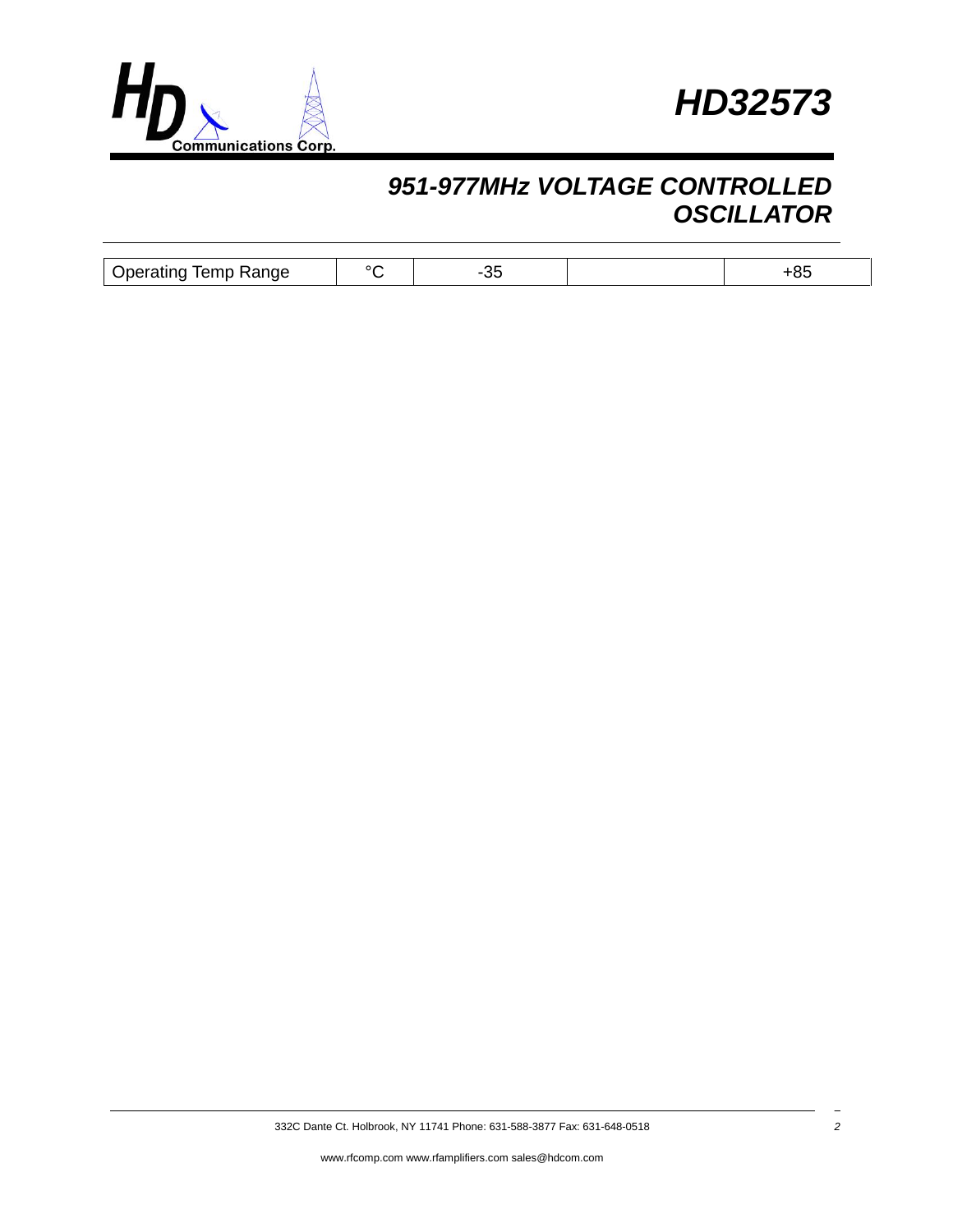



### **Typical Performance @ +25 °C**

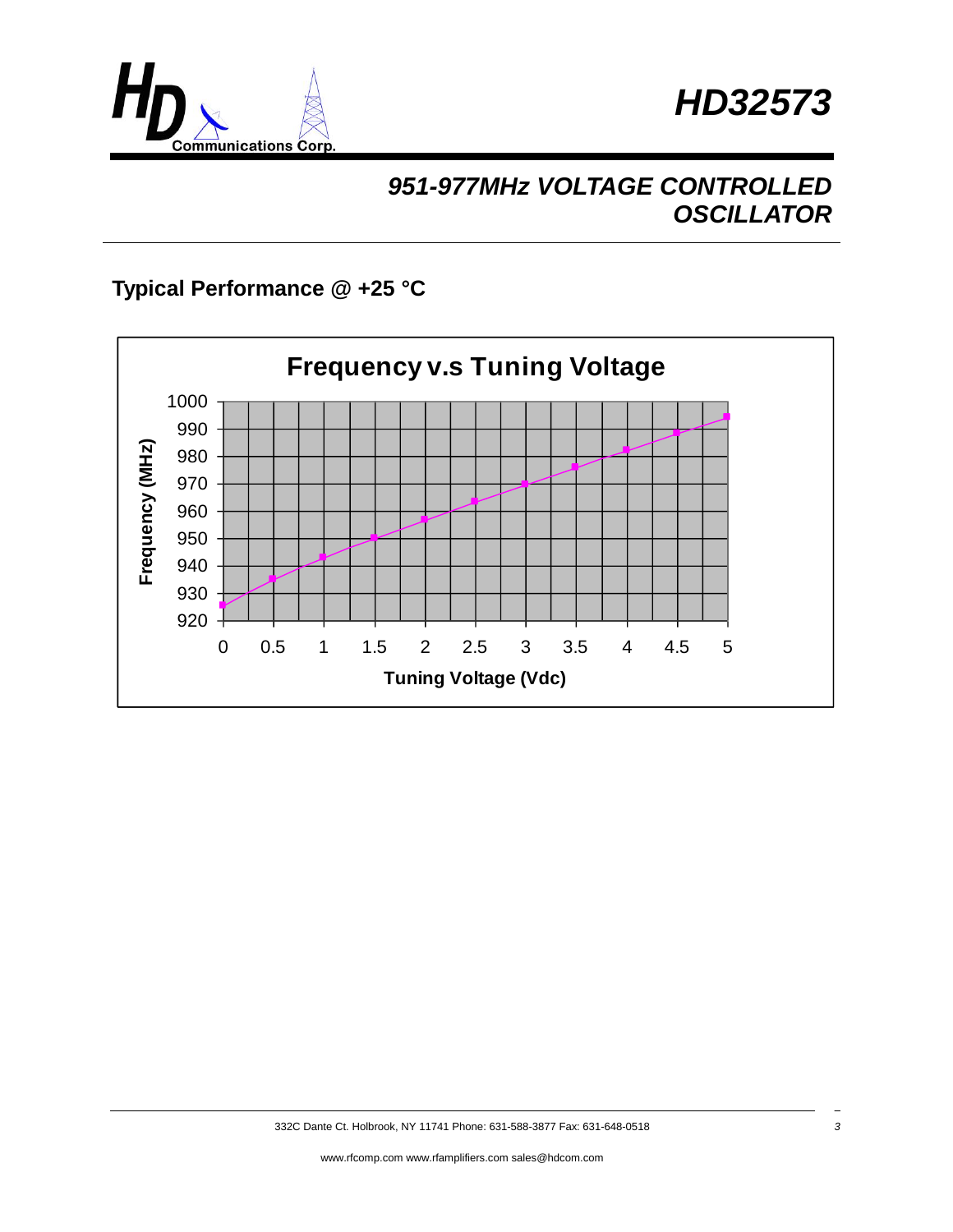